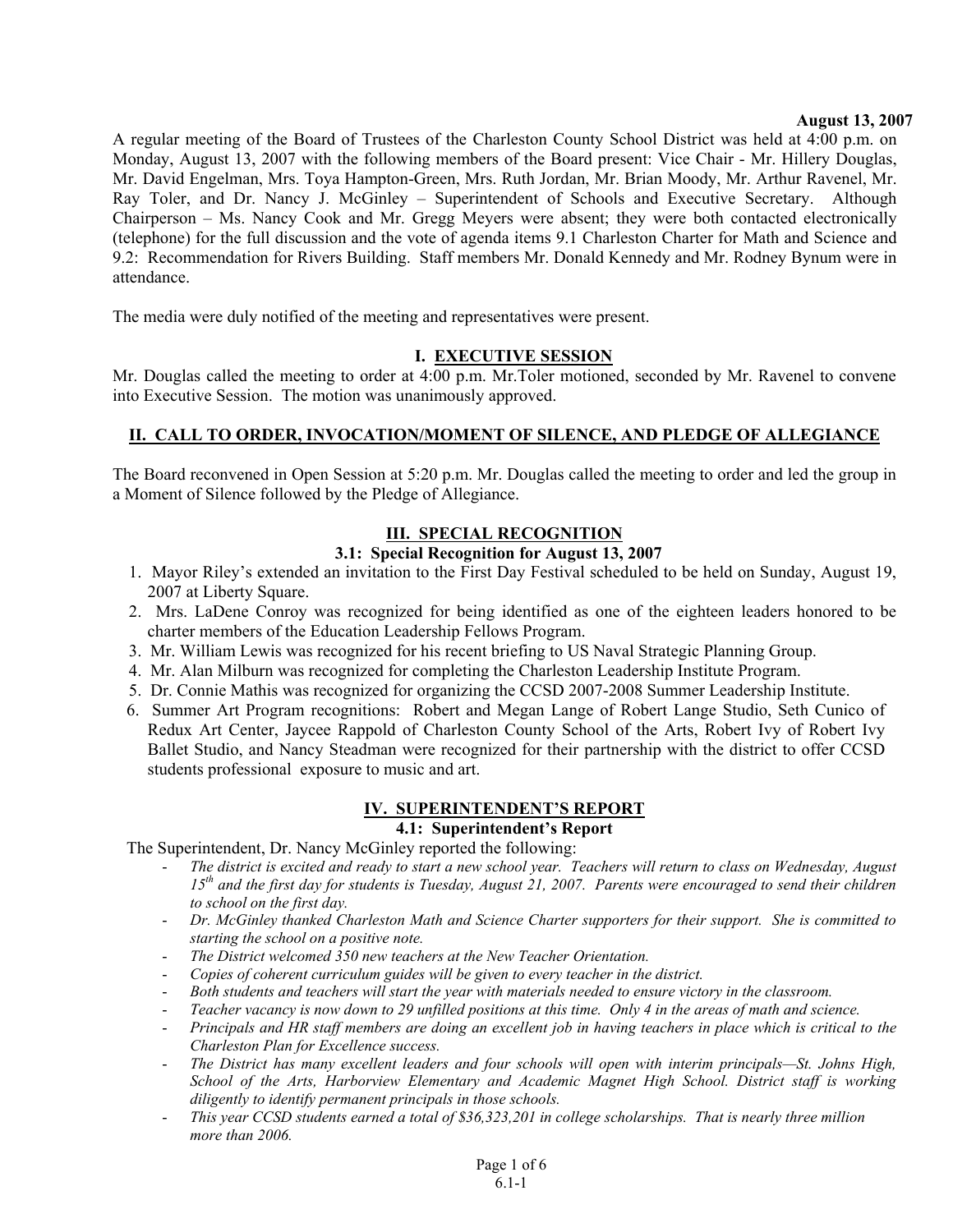- *Two very successful Community Conversation meetings have been held in Districts 3 & 9. Districts 4, 10 and 20 will host meetings in September, Districts 2 and 23 in October and District 1 in November. Board members were thanked for their attendance.*
- *This year at Malcolm C. Hursey Elementary School two classes of students will receive Montessori method of instruction.*

#### **V. VISITORS, PUBLIC COMMUNICATIONS 5.1: Visitors, Public Communications**

- 1. Ms. Mary Fyall and Ms. Kimberly Fyall expressed concerns regarding the West Ashley High Adult Education Program.
- 2. Ms. Cecelia Rogers addressed the board about expanding Charleston Developmental Charter.
- 3. Mr. James Ward, Ms. Vonie Gilreath, Mr. Julian E. Keil, Mr. Gary Yackel, Mr. Sam Kaplan and Mr. Stanley Batter addressed the Board regarding St. Andrews School of Math & Science and Chadwick Park.
- 4. Ms. Tara Lowry, Ms. Carol Aust, Mr. Julian E. Keil, Mr. Park Dougherty, Mr. Joseph Green, Mr. Leroy Connors, Ms. Mary Carmichael, Mr. Richard Gowe, Mr. Dubose Kapeluck, Mr. Gordon Greer and Ms. Laura Rames addressed the Board in support of the Charleston Math and Science Charter proposal and Rivers facility.
- 5. Mr. Marvin Stewart, Mr. Lonnie Hamilton and Ms. Pamela Bryant addressed the Board regarding Charleston Progressive.

## **VI. APPROVAL OF MINUTES/EXECUTIVE SESSION AGENDA ITEMS**

## **6.1: Open and Executive Session Minutes of July 23, 2007**

Mr. Moody motioned, seconded by Mr. Toler approval of minutes of July 23, 2007. The motion was approved 7-0.

## **6.2: Motions of Executive Session of August 13, 2007**

The Board acted on the following Executive Session Agenda items as follows:

- 1.1A: Approved a motion to remove the property line dividing two lots at Memminger. The motion was approved 7-0.
- 1.1B: Discussed the Lawrence Derthick Fund. Staff will bring recommendation to the board regarding same in the near future.
- 1.1C: Discussed the district's Tax Anticipation questions about a ninety-day window. Staff will investigate and bring a recommendation to the Board.
- 1.2: Discussed a contractual matter—withdrawal of offer from Town of James Island to purchase Medway Park.
- 1.3: Approved the recommendation for three contractors to submit pricing for Phase II preconstruction services not to exceed \$75,000 for each BE & K Building Group, Inc., M.B. Kahn Construction Company, and Trident Construction Company.
- 1.4: Approved the appointment of Tanya Underwood as principal at Pepperhill Elementary
- 1.5: Approved a recommendation for a list of four firms to provide independent commissioning services in response to request for qualifications solicitation number 07-CCSD-R-001.
- 1.6: Upheld denial of student transfer A; Approved student transfer B; and referred C to the No Child Left Behind Office.
- 1.7: Approved a motion to uphold the District 23 Constituent Board decision for a teacher appeal.
- 1.8: Approved a Workers' Compensation Settlement
- 1.9: This item was pulled from the agenda; no action was taken

## **6.3: Financial Minutes of July 23, 2007**

Mr. Toler motioned, seconded by Mr. Engelman to approve the Financial Minutes of July 23, 2007. The motion was approved 7-0.

## **VII: MANAGEMENT REPORTS**

**7.1: June 2007 Capital Projects Report** 

The Board received information; no action was taken.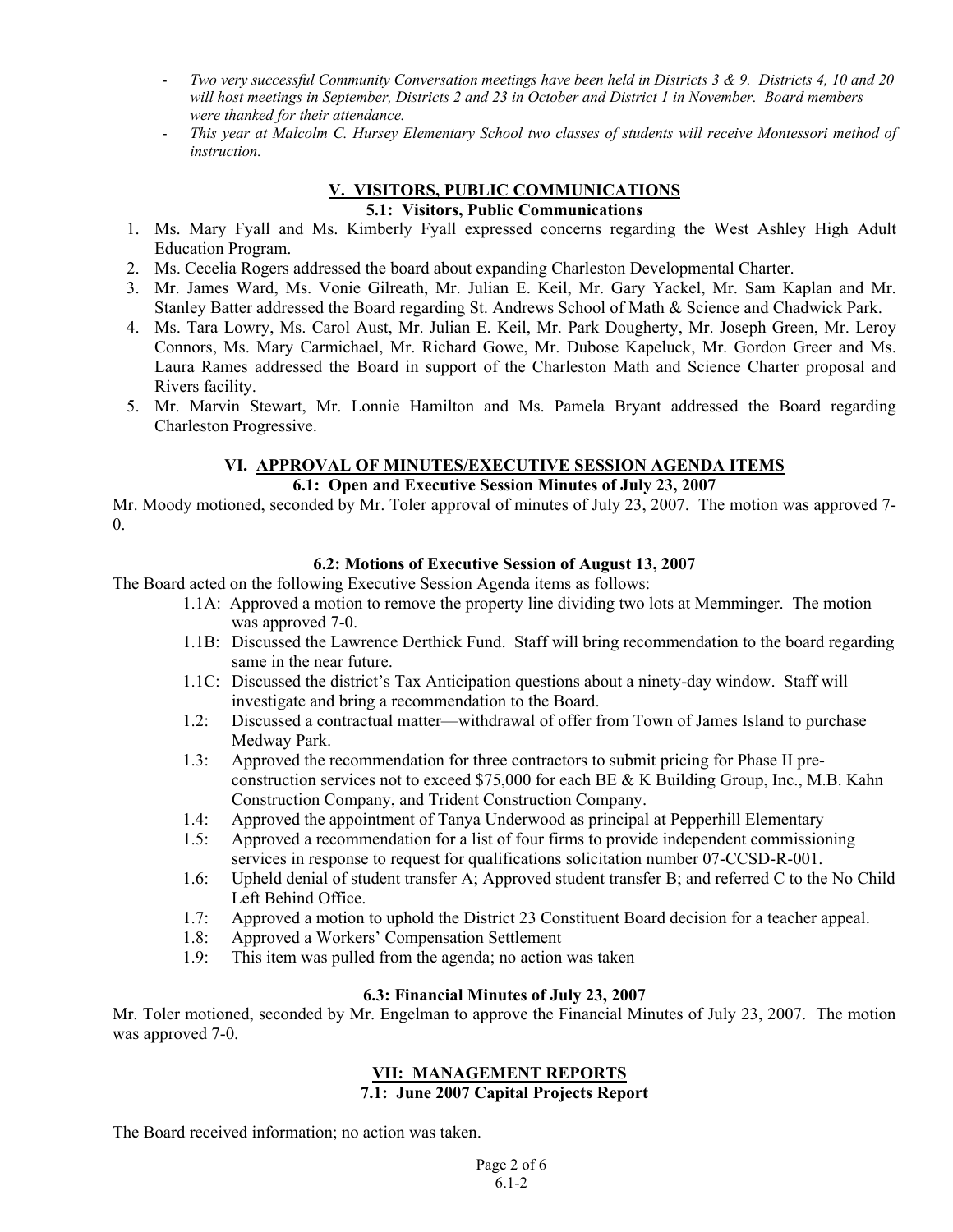#### **7.2: Performance Management System Recommendation**

This item was pulled from the agenda; no action was taken.

#### **VIII: CHARLESTON PLAN FOR EXCELLENCE**

There was no Charleston Plan for Excellence update on this agenda.

## **IX**. **POTENTIAL CONSENT AGENDA ITEMS**

- **9.1:** *Charleston Charter for Math and Science* Mr. Kennedy *Under Separate Cover Approved* Pursuant to S.C. Code 59-40-80, conditionally approve the Charleston Charter school for Math and Science to begin operation as a charter school July 1, 2008, subject to meeting and providing evidence annually to the CCSD Board of having met the following conditions;
	- 1. Obtaining a facility with a signed lease on or before:
		- July 1, 2008 that is approved for 180 students,
		- July 1, 2009 that is approved for 300 students,
		- July 1, 2010 that is approved for 400 students,
		- July 1, 2011 that is approved for 480 students,
		- July 1, 2012 that is approved for 480 students,

to include a certificate of occupancy and the approval from the local and/or State authorities having jurisdiction for the building code enforcement.

- 2. The school must have obtained the equipment that was described as being needed in its application.
- 3. Certificates of Insurance must be in accordance with the coverage limits as specified in the charter school application for Workers Compensation, Liability coverage, Property Insurance, Indemnity Insurance and Automobile Insurance.
- 4. Hiring qualified personnel as required by the application and Charter Law prior to August 1, 2008, as well as during the following years of the contract
- 5. By June 15, 2008, the District, in order to establish funding levels, will need a roster of students registered to attend the school to include the students full name, address home school, enrolling grade level, and EFA category. This will be required annually by June 15 for new enrollees in years 2009, 2010, 2011 and 2012.
- 6. Beginning 2008, by October 30th annually, evidence that an election of the Board of Directors (nine members) was held according to the charter contract, to include a list of full names, addresses and contact information.

Funding through CCSD for academic year 2008-2009 is \$1,266,915.76, which comes from the General Operating Fund.

Mr. Moody motioned, seconded by Mr. Engelman to approve the recommendation for the Charleston Math and Science Charter shown above. The motion was approved 9-0

#### **9.2: Recommendation for Rivers Building**

Mr. Ravenel requested the Board vote on each of the six conditions separately. The Board approved Mr. Ravenel's recommendation by consensus then went on to discuss the recommendations as follows:

The following recommendations have been formulated by the administration with serious attention to the academic goals of the Charleston County School District and our fiscal responsibility to the taxpayers. We believe that by approving this set of recommendations the board will enhance the availability of rigorous academic programs for all children and ensure that sound fiscal procedures guide future partnerships.

- 1. Approve a "conditional agreement" to move forward and delineate in writing a detailed agreement whereby the Math and Science Charter will share space in the Rivers building with Low Country High Tech High. We ask that the board approve this shared arrangement with the explicit understanding and agreement of the charter committee that they will establish a school with a diverse student body.
- 2. The district will support the establishment of an Advanced Placement Academy at Burke HS to start in August 2008. This will ensure that Burke will continue to be a viable academic option for children on the peninsula.
- 3. CCSD will agree to actively support the Charter's efforts and plans for community outreach and the enrollment of a diverse student body (see pages 5-6, Charter school application attached).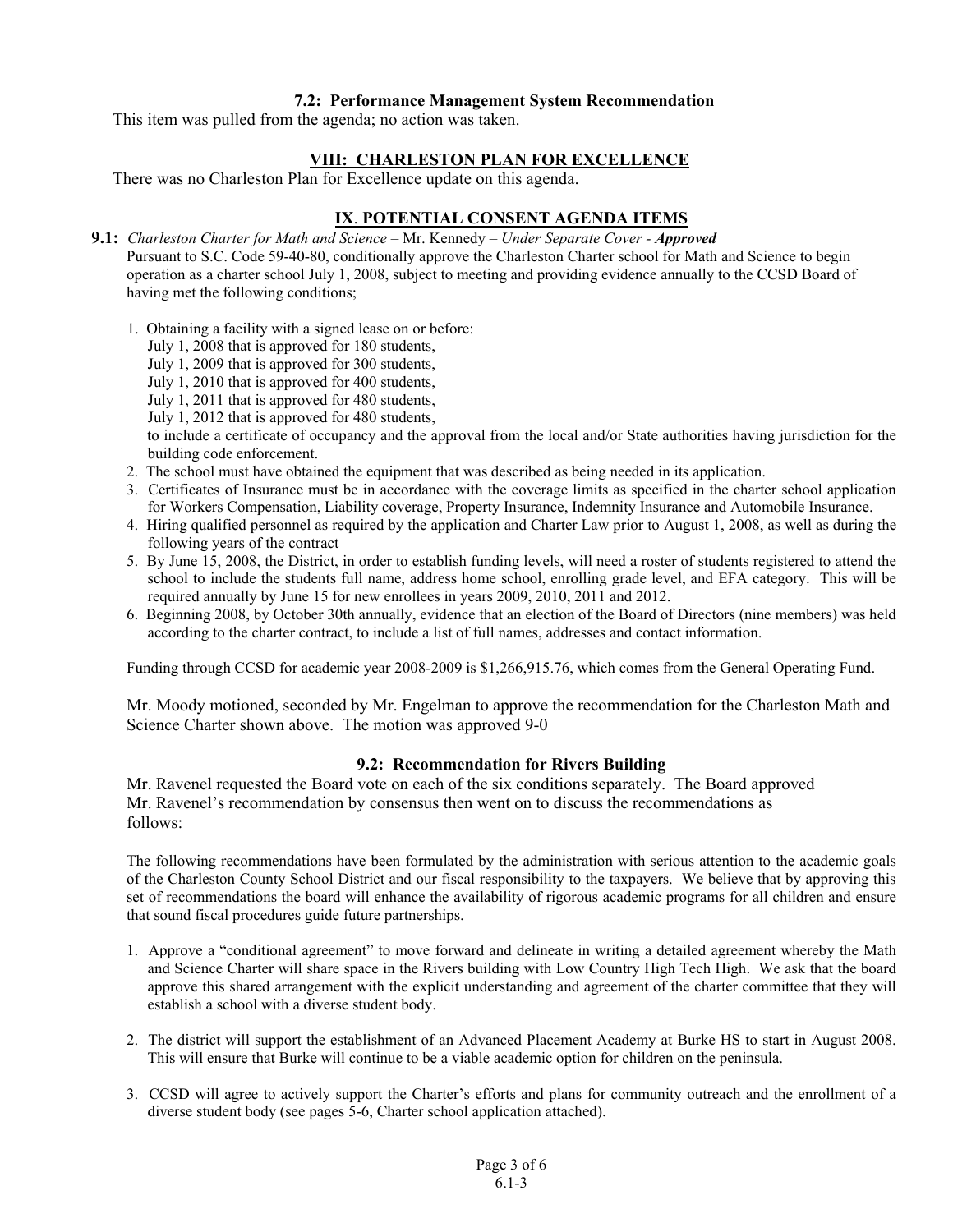- 4. The district will complete the renovations and co-plan the educational specifications according to the design of Low Country High Tech High and the Math and Science Charter School. CCSD will work with the charter group to outline terms for leasing a portion of the building and will establish reasonable terms. We recognize that space is a challenge for charter groups and we do not want to impede success. Payment will not be requested until the charter group moves into the renovated facility. Note: It is reported that the market rate for rental space is, on average \$29 per square foot. Staff recommends that the Board set the terms of the lease at a reduced rate (percentage of market rate) and charge a fee based only upon exclusive space. The common areas, hallways and facilities shared with Low Country High Tech High will not be calculated as square footage in the lease agreement. There is 72,614 square feet in the main building at Rivers. We estimate that the Math and Science Charter School will occupy approximately 60% of the space less the common areas shared with CCSD.
- 5. After the reasonable lease agreement is calculated, CCSD further agrees to reduce the required annual payment by fifty percent for every year in which the charter group enrollment includes at least forty percent of students who are eligible for Free and Reduced Meals. Currently, CCSD has 50.37% of its students eligible to receive free or reduced price meals. Forty-two Title I elementary schools have a poverty rate above 70%.
- 6. The charter group will provide annual reports to the school board on the demographic characteristics of children enrolled in relation to the goals outlined in the charter school law.

#### 59-40-60-F-8

The charter school application shall be a proposed contract and must include:

(8) a description of how the charter school plans *to ensure that the enrollment of the school is similar to the racial composition of the local school district in which the charter school is to be located* or the targeted student population of the local school district that the charter school proposes to serve and provide assurance that the school does not conflict with any school district desegregation plan or order in effect for the school district in which the charter school is to be located.

The Board voted on each of the six conditions individually. Criteria #4 was amended to say average \$11.28 per square foot; criteria #5 was amended reducing the annual enrollment to 40% free and reduced lunch students. The six conditions were approved as shown below:

- #1. Mr. Ravenel motioned approval of the recommendation from staff, seconded by Mr. Moody. The motion was approved 8-1 (Douglas opposed).
- #2. Mr. Moody motioned approval of the recommendation from staff, seconded by Mrs. Green. The motion was approved 9-0.
- #3. Mr. Moody motioned approval of the recommendation from staff, seconded by Mrs. Green. The motion was approved 9-0.
- #4. **Mrs. Jordan motioned, seconded by Mrs. Green the amended the recommendation for average of \$11.28 per square footage. The motion amended by Mrs. Jordan and Mrs. Green was approved 5-4 (Engelman, Moody, Ravenel and Toler opposed).**
- #5. Mr. Moody offered an amendment to the motion to "authorize superintendent staff to negotiate a fair lease amount with the new charter" which failed for lack of a second.

 Mr. Douglas motioned, seconded by Mrs. Jordan to approve a motion to reduce rent by 50% for each year if 40% of student population is eligible for free or reduced lunch. **Mrs. Green motioned to amend the motion, the amendment was accepted by Mr. Douglas and Mrs. Jordan to include the following "40% of student population is eligible for free or reduced lunch or 40% minority students". This amended motion was approved 5-4 (Engelman, Moody, Ravenel and Toler opposed).**

#6. Mr. Douglas motioned, seconded by Mrs. Jordan approval of the recommendation from staff. The motion was approved 9-0.

CCSD and charter will negotiate lease amount for use of the Rivers facility. \$10.4 million in bonds has already been issued for building modifications. The estimated cost to renovate and upgrade building for full occupancy at the facility is estimated at \$24 million, which will have to be covered through future bond issues.

**9.3: Policy Revisions -** First Reading – GBEB – Employee Conduct, GCKA – Teacher Assignments, GCKAA, Voluntary Teacher Transfers, GCKAAA – Involuntary Teacher Transfers, GCKAAAA – Assignment of Master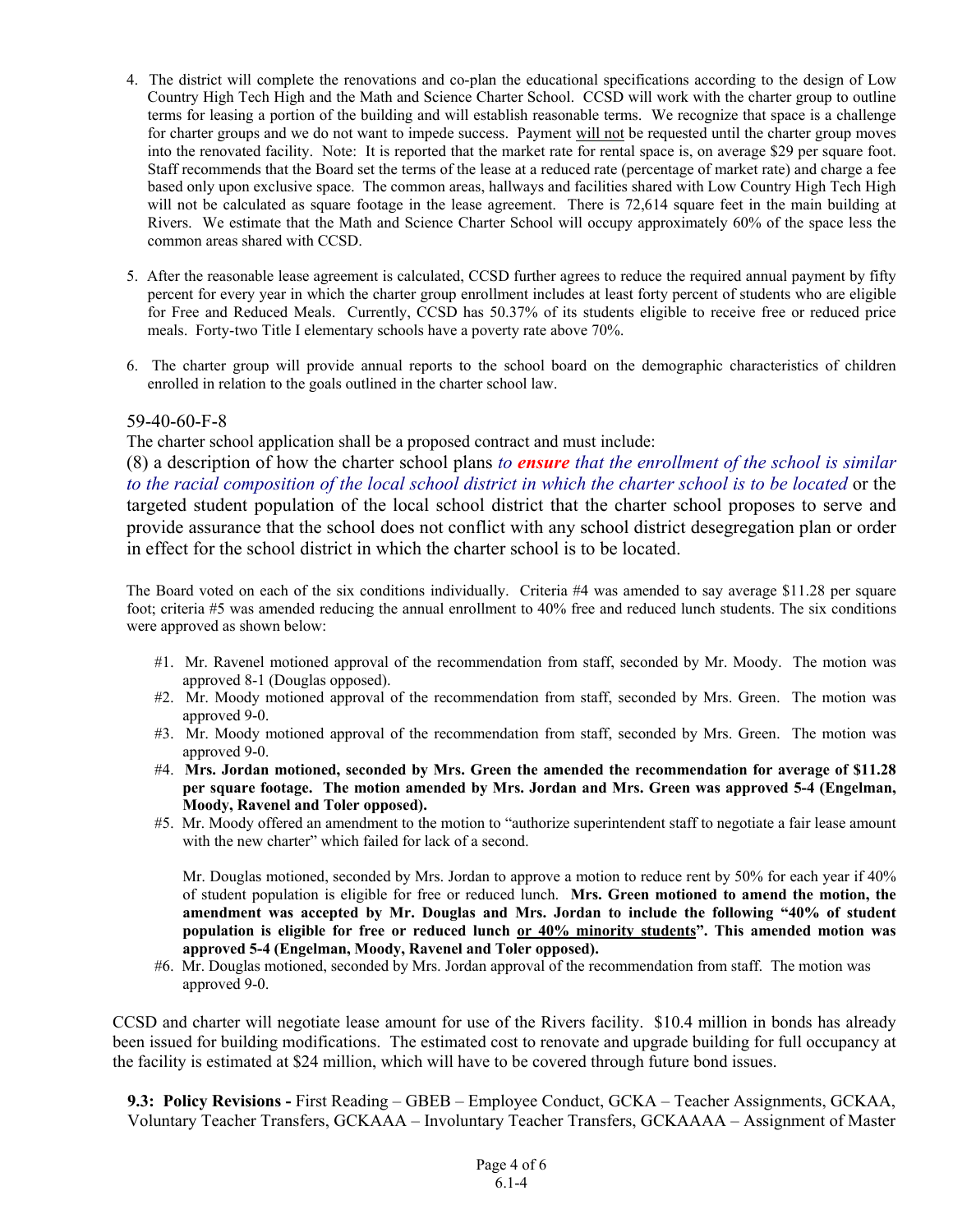Teachers, GCKB – Hiring of Principals/Assistant Principals, GCKBA – Transfer of Administrative Staff, and GCOA –Teacher Evaluation – *Policy Committee –* **Approved** 

*A recommendation to approve the first reading revisions of policies listed above as recommended by the Policy Committee* 

Mr. Moody motioned, seconded by Mr. Engelman to approve the first reading of policy revisions for policies listed above, at no cost to the district. The motion to carryover this item was approved 6-0.

#### **9.4: Stall High School Program –** *Mr. Kennedy –* **Approved**

*A recommendation to approve the reallocation of funds to design and build the new Stall HS with a core for 1,500 students and initial academic capacity for 1,200 students. The projected cost to build the new Stall High at the recommended capacity is \$55.2 million. The approved budget is \$50.9 million. The remaining of funds will come from the reallocation of two projects; one in District 2 and one in District 4.* 

Mr. Moody motioned, seconded by Mr. Engelman a recommendation to approve the Stall High School program recommendation. The motion was approved 7-0.

**9.5: Bid Award Recommendation: Center of Arts and Academics – Mr. Kennedy - Approved**  *A recommendation to approve the construction contract bid award for Center of Arts and Academics to Austin Construction Co., Inc. in the amount of \$816,960.00. The funding sources are 2005-2009 Capital Improvement Program for School of the Arts approved budget of \$53,300,000 and 2006-2009 Capital Improvement Program for Academic Magnet High - \$32,000,000.* 

Mr. Moody motioned, seconded by Mr. Engelman a recommendation to approve the bid award recommendation for Center of the Arts and Academics. The motion was approved 7-0.

**9.6: Bid Award Recommendation – Moultrie Middle School – Site Package – Mr. Kennedy - Approved**  *A recommendation to approve the bid award contract for Moultrie Middle School – Site Package to Colony Construction in the amount of \$1,240,665.00. This project was previously approved by the Board for Moultrie Middle – Early Site Package (5646).* 

Mr. Moody motioned, seconded by Mr. Engelman a recommendation to approve the bid award recommendation for Moultrie Middle School Site Package. The motion was approved 7-0.

#### **9.7: Bid Award Recommendation – Mt. Pleasant Academy – Site Package – Mr. Kennedy - Approved**

*A recommendation to approve the bid award contract for Mt. Pleasant – Site Package to Malphrus Construction in the amount of \$1,135,568.00. This project was previously approved by the Board for Moultrie Middle – Early Site Package (5654).* 

Mr. Moody motioned, seconded by Mr. Engelman a recommendation to approve the bid award recommendation for Mt. Pleasant Academy – Site Package. The motion was approved 7-0.

## **9.8: Pilot Program Applications - Mr. Bynum - Approved**

*A recommendation to approve applications for new pilot programs and pilot program continuations districtwide, at no cost to the district.* 

Mr. Moody motioned, seconded by Mr. Engelman a recommendation to approve the bid award recommendation for Pilot Program Applications. The motion was approved 7-0.

#### **9.9: Star Academy Program for Accelerated Learning and Dropout Prevention – Mr. Bynum - Approved**

*A recommendation to approve the request for the Star Academy program for accelerated learning and dropout prevention at Stall High, at no cost to the district.* 

Mr. Moody motioned, seconded by Mr. Engelman a recommendation to approve the Star Academy Program for Accelerated Learning and Dropout Prevention. The motion was approved 7-0.